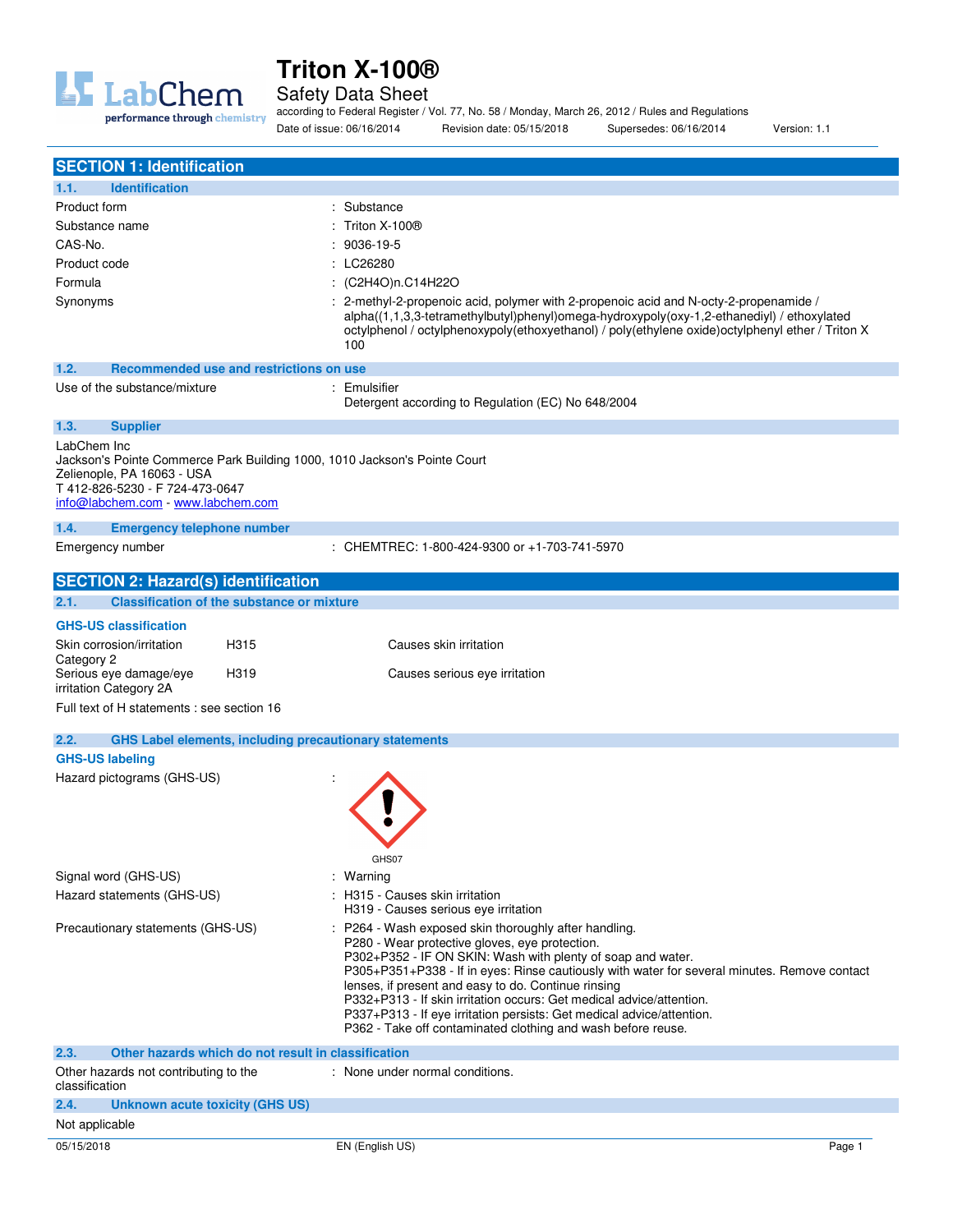## Safety Data Sheet

according to Federal Register / Vol. 77, No. 58 / Monday, March 26, 2012 / Rules and Regulations

| <b>SECTION 3: Composition/Information on ingredients</b>                    |                                                                                                                                                |                           |     |                                                                                                                                                                                                                                                                                                                                                                                                                                                                                                   |
|-----------------------------------------------------------------------------|------------------------------------------------------------------------------------------------------------------------------------------------|---------------------------|-----|---------------------------------------------------------------------------------------------------------------------------------------------------------------------------------------------------------------------------------------------------------------------------------------------------------------------------------------------------------------------------------------------------------------------------------------------------------------------------------------------------|
| <b>Substances</b><br>3.1.                                                   |                                                                                                                                                |                           |     |                                                                                                                                                                                                                                                                                                                                                                                                                                                                                                   |
| Substance type                                                              | : Polymer                                                                                                                                      |                           |     |                                                                                                                                                                                                                                                                                                                                                                                                                                                                                                   |
| <b>Name</b>                                                                 |                                                                                                                                                | <b>Product identifier</b> | %   | <b>GHS-US classification</b>                                                                                                                                                                                                                                                                                                                                                                                                                                                                      |
| Triton X-100®<br>(Main constituent)                                         |                                                                                                                                                | (CAS-No.) 9036-19-5       | 100 | Skin Irrit. 2, H315<br>Eye Irrit. 2A, H319                                                                                                                                                                                                                                                                                                                                                                                                                                                        |
| Full text of hazard classes and H-statements : see section 16               |                                                                                                                                                |                           |     |                                                                                                                                                                                                                                                                                                                                                                                                                                                                                                   |
| 3.2.<br><b>Mixtures</b>                                                     |                                                                                                                                                |                           |     |                                                                                                                                                                                                                                                                                                                                                                                                                                                                                                   |
| Not applicable                                                              |                                                                                                                                                |                           |     |                                                                                                                                                                                                                                                                                                                                                                                                                                                                                                   |
| <b>SECTION 4: First-aid measures</b>                                        |                                                                                                                                                |                           |     |                                                                                                                                                                                                                                                                                                                                                                                                                                                                                                   |
| 4.1.<br><b>Description of first aid measures</b>                            |                                                                                                                                                |                           |     |                                                                                                                                                                                                                                                                                                                                                                                                                                                                                                   |
| First-aid measures general                                                  | physical strain. Depending on the victim's condition: doctor/hospital.                                                                         |                           |     | : Check the vital functions. Unconscious: maintain adequate airway and respiration. Respiratory<br>arrest: artificial respiration or oxygen. Cardiac arrest: perform resuscitation. Victim conscious<br>with labored breathing: half-seated. Victim in shock: on his back with legs slightly raised.<br>Vomiting: prevent asphyxia/aspiration pneumonia. Prevent cooling by covering the victim (no<br>warming up). Keep watching the victim. Give psychological aid. Keep the victim calm, avoid |
| First-aid measures after inhalation                                         | Remove the victim into fresh air. Respiratory problems: consult a doctor/medical service.                                                      |                           |     |                                                                                                                                                                                                                                                                                                                                                                                                                                                                                                   |
| First-aid measures after skin contact                                       | persists.                                                                                                                                      |                           |     | Wash immediately with lots of water. Soap may be used. Take victim to a doctor if irritation                                                                                                                                                                                                                                                                                                                                                                                                      |
| First-aid measures after eye contact                                        | persists.                                                                                                                                      |                           |     | Rinse immediately with plenty of water. Remove contact lenses, if present and easy to do.<br>Continue rinsing. Do not apply neutralizing agents. Take victim to an ophthalmologist if irritation                                                                                                                                                                                                                                                                                                  |
| First-aid measures after ingestion                                          | service if you feel unwell. Ingestion of large quantities: immediately to hospital.                                                            |                           |     | Rinse mouth with water. Immediately after ingestion: give lots of water to drink. Give activated<br>charcoal. Call Poison Information Centre (www.big.be/antigif.htm). Consult a doctor/medical                                                                                                                                                                                                                                                                                                   |
| 4.2.<br>Most important symptoms and effects (acute and delayed)             |                                                                                                                                                |                           |     |                                                                                                                                                                                                                                                                                                                                                                                                                                                                                                   |
| Symptoms/effects after inhalation                                           | : ON CONTINUOUS EXPOSURE/CONTACT: Dry/sore throat. Coughing. Irritation of the<br>respiratory tract. Irritation of the nasal mucous membranes. |                           |     |                                                                                                                                                                                                                                                                                                                                                                                                                                                                                                   |
| Symptoms/effects after skin contact                                         | : Tingling/irritation of the skin.                                                                                                             |                           |     |                                                                                                                                                                                                                                                                                                                                                                                                                                                                                                   |
| Symptoms/effects after eye contact                                          | of the eye tissue.                                                                                                                             |                           |     | : Irritation of the eye tissue. ON CONTINUOUS EXPOSURE/CONTACT: Inflammation/damage                                                                                                                                                                                                                                                                                                                                                                                                               |
| Symptoms/effects after ingestion                                            | : Gastrointestinal complaints.                                                                                                                 |                           |     |                                                                                                                                                                                                                                                                                                                                                                                                                                                                                                   |
| 4.3.<br>Immediate medical attention and special treatment, if necessary     |                                                                                                                                                |                           |     |                                                                                                                                                                                                                                                                                                                                                                                                                                                                                                   |
| No additional information available                                         |                                                                                                                                                |                           |     |                                                                                                                                                                                                                                                                                                                                                                                                                                                                                                   |
| <b>SECTION 5: Fire-fighting measures</b>                                    |                                                                                                                                                |                           |     |                                                                                                                                                                                                                                                                                                                                                                                                                                                                                                   |
| Suitable (and unsuitable) extinguishing media<br>5.1.                       |                                                                                                                                                |                           |     |                                                                                                                                                                                                                                                                                                                                                                                                                                                                                                   |
| Suitable extinguishing media                                                | Water spray if puddle cannot expand.                                                                                                           |                           |     | : Quick-acting ABC powder extinguisher. Quick-acting BC powder extinguisher. Quick-acting<br>class B foam extinguisher. Quick-acting CO2 extinguisher. Class B foam (alcohol-resistant).                                                                                                                                                                                                                                                                                                          |
| Unsuitable extinguishing media                                              | Water (quick-acting extinguisher, reel); risk of puddle expansion. Water; risk of puddle<br>expansion.                                         |                           |     |                                                                                                                                                                                                                                                                                                                                                                                                                                                                                                   |
| 5.2.<br>Specific hazards arising from the chemical                          |                                                                                                                                                |                           |     |                                                                                                                                                                                                                                                                                                                                                                                                                                                                                                   |
| Fire hazard                                                                 | hazard.                                                                                                                                        |                           |     | : DIRECT FIRE HAZARD. Non-flammable. INDIRECT FIRE HAZARD. Heating increases the fire                                                                                                                                                                                                                                                                                                                                                                                                             |
| Special protective equipment and precautions for fire-fighters<br>5.3.      |                                                                                                                                                |                           |     |                                                                                                                                                                                                                                                                                                                                                                                                                                                                                                   |
| Precautionary measures fire                                                 | fire/heat: have neighbourhood close doors and windows.                                                                                         |                           |     | : Exposure to fire/heat: keep upwind. Exposure to fire/heat: seal off low-lying areas. Exposure to                                                                                                                                                                                                                                                                                                                                                                                                |
| Firefighting instructions                                                   | : Cool tanks/drums with water spray/remove them into safety.                                                                                   |                           |     |                                                                                                                                                                                                                                                                                                                                                                                                                                                                                                   |
| Protection during firefighting                                              | : Heat/fire exposure: compressed air/oxygen apparatus.                                                                                         |                           |     |                                                                                                                                                                                                                                                                                                                                                                                                                                                                                                   |
| <b>SECTION 6: Accidental release measures</b>                               |                                                                                                                                                |                           |     |                                                                                                                                                                                                                                                                                                                                                                                                                                                                                                   |
| Personal precautions, protective equipment and emergency procedures<br>6.1. |                                                                                                                                                |                           |     |                                                                                                                                                                                                                                                                                                                                                                                                                                                                                                   |
| 6.1.1.<br>For non-emergency personnel                                       |                                                                                                                                                |                           |     |                                                                                                                                                                                                                                                                                                                                                                                                                                                                                                   |
| Protective equipment                                                        | : Gloves. Face-shield. Protective clothing.                                                                                                    |                           |     |                                                                                                                                                                                                                                                                                                                                                                                                                                                                                                   |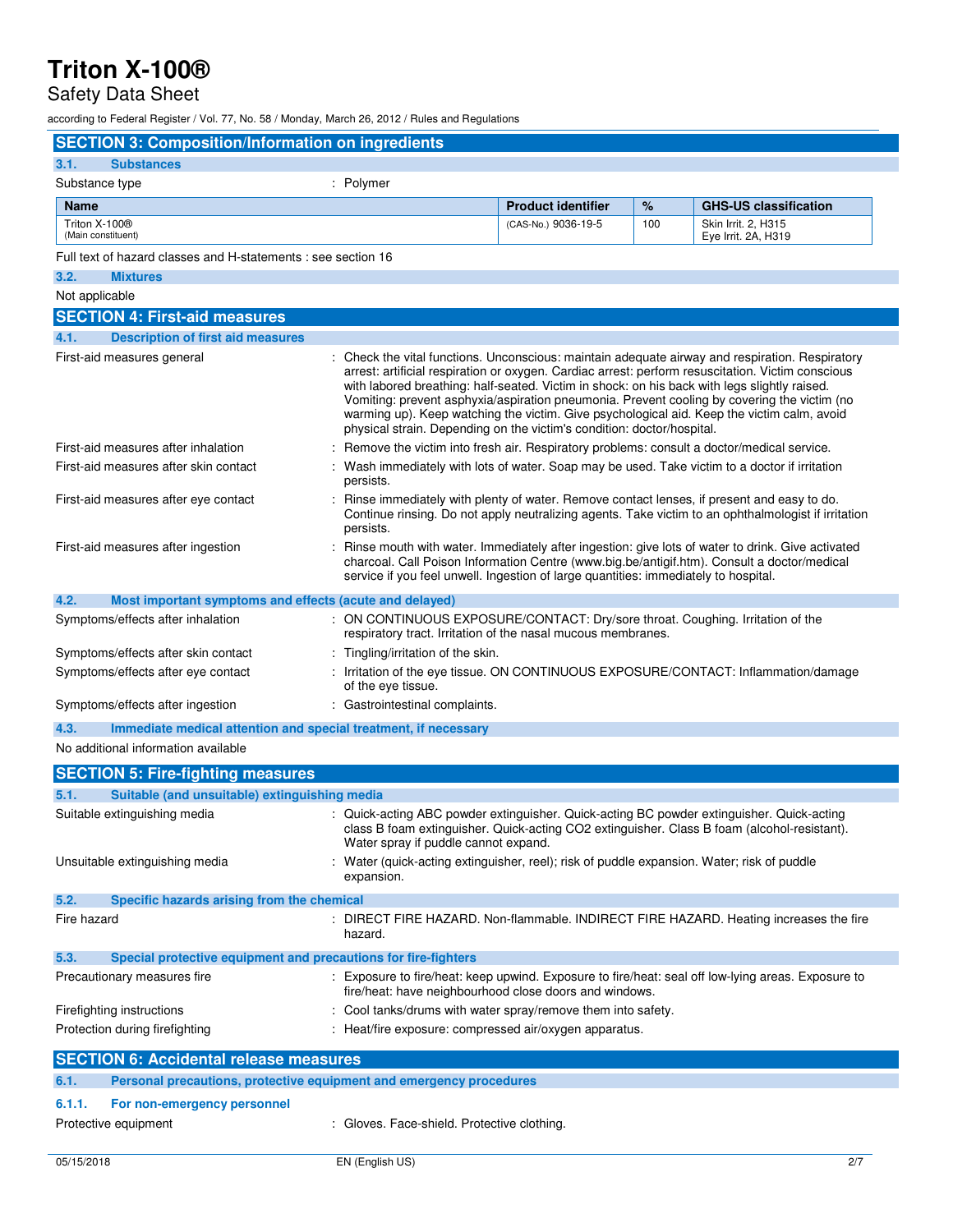### Safety Data Sheet

according to Federal Register / Vol. 77, No. 58 / Monday, March 26, 2012 / Rules and Regulations Emergency procedures : Mark the danger area. No naked flames. Wash contaminated clothes. **6.1.2. For emergency responders**  Protective equipment  $\qquad \qquad :$  Equip cleanup crew with proper protection. Emergency procedures in the set of the set of the Senate area. **6.2. Environmental precautions**  Prevent entry to sewers and public waters. Notify authorities if liquid enters sewers or public waters. **6.3. Methods and material for containment and cleaning up**  For containment : Contain released substance, pump into suitable containers. Plug the leak, cut off the supply. Methods for cleaning up : Take up liquid spill into absorbent material sand/earth. Scoop absorbed substance into closing containers. Clean contaminated surfaces with an excess of water. Wash clothing and equipment after handling. **6.4. Reference to other sections**  See Heading 8. Exposure controls and personal protection. **SECTION 7: Handling and storage 7.1. Precautions for safe handling**  Precautions for safe handling **included in the state of the state**: In finely divided state: use spark-/explosionproof appliances. Finely divided: keep away from ignition sources/sparks. Carry operations in the open/under local exhaust/ventilation or with respiratory protection. Comply with the legal requirements. Clean contaminated clothing. Thoroughly clean/dry the installation before use. Hygiene measures **in the standard of the standards.** Keep container tightly closed. **7.2. Conditions for safe storage, including any incompatibilities**  Storage conditions **Storage conditions** : Keep container closed when not in use. Incompatible products : Strong bases. Strong oxidizers. Strong reducing agents. Incompatible materials : Sources of ignition. Direct sunlight. Heat-ignition : KEEP SUBSTANCE AWAY FROM: heat sources. Prohibitions on mixed storage : KEEP SUBSTANCE AWAY FROM: oxidizing agents. reducing agents. (strong) bases. water/moisture. Storage area **in a cool area.** Store in a cool area. Store in a dry area. Store in a dark area. Ventilation at floor level. May be

stored under argon. Meet the legal requirements. Special rules on packaging state of the second of the SPECIAL REQUIREMENTS: closing. dry. correctly labelled. meet the legal requirements. Secure fragile packagings in solid containers. Packaging materials : SUITABLE MATERIAL: steel with plastic inner lining.

**SECTION 8: Exposure controls/personal protection 8.1. Control parameters**  No additional information available

| 8.2. | <b>Appropriate engineering controls</b> |                                                                                                            |
|------|-----------------------------------------|------------------------------------------------------------------------------------------------------------|
|      | Appropriate engineering controls        | : Emergency eye wash fountains should be available in the immediate vicinity of any potential<br>exposure. |

#### **8.3. Individual protection measures/Personal protective equipment**

#### **Personal protective equipment:**

Safety glasses. Gloves.



**Materials for protective clothing:** 

GIVE GOOD RESISTANCE: rubber. plastics

#### **Hand protection:**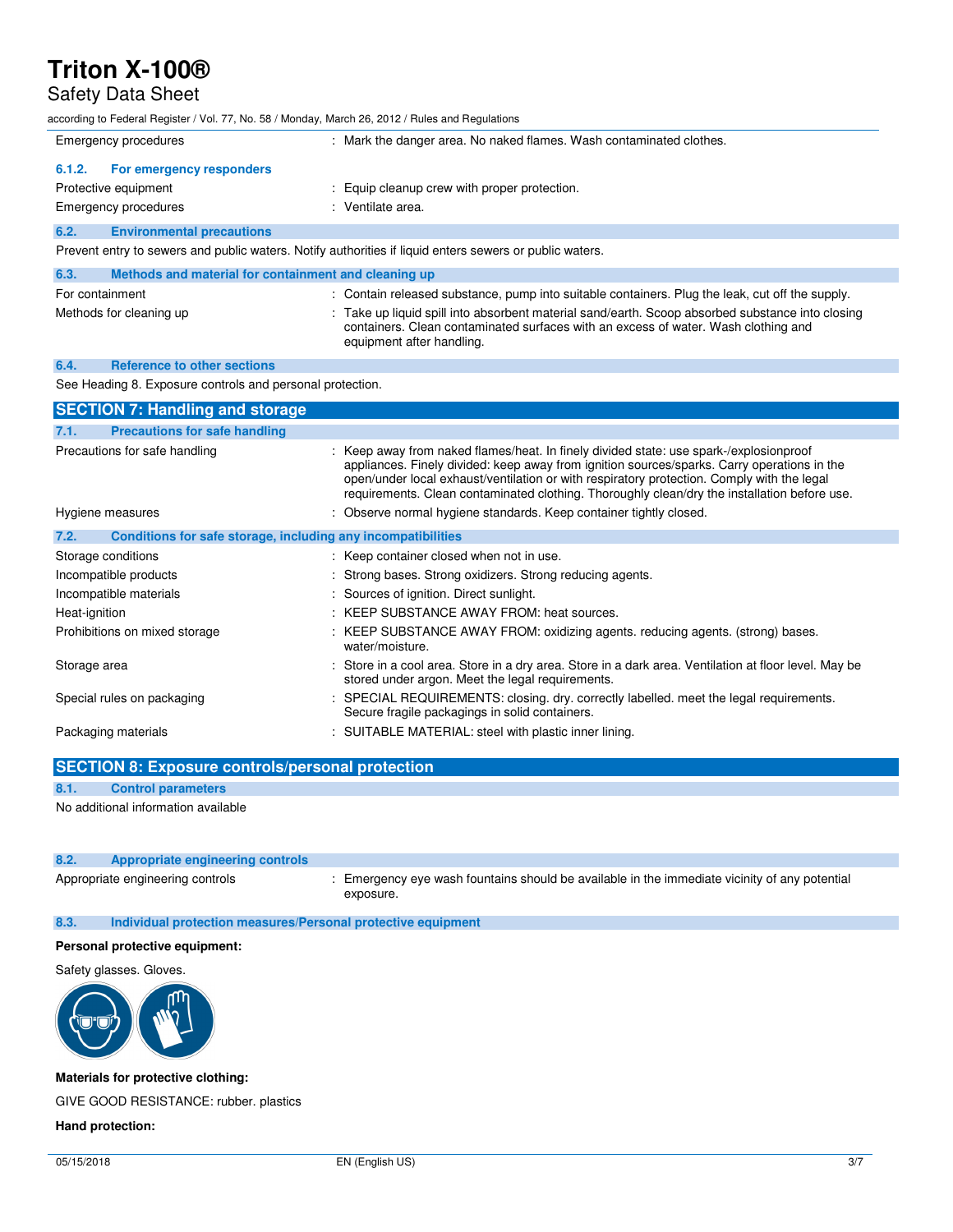## Safety Data Sheet

according to Federal Register / Vol. 77, No. 58 / Monday, March 26, 2012 / Rules and Regulations

#### Gloves

### **Eye protection:**

Face shield

**Skin and body protection:** 

Protective clothing

### **Respiratory protection:**

Mist formation: aerosol mask

### **Other information:**

Do not eat, drink or smoke during use.

| <b>SECTION 9: Physical and chemical properties</b>            |                                                                                |  |
|---------------------------------------------------------------|--------------------------------------------------------------------------------|--|
| Information on basic physical and chemical properties<br>9.1. |                                                                                |  |
| Physical state                                                | : Liquid                                                                       |  |
| Appearance                                                    | : Liquid.                                                                      |  |
| Color                                                         | : Light yellow                                                                 |  |
| Odor                                                          | : Almost odourless                                                             |  |
| Odor threshold                                                | : No data available                                                            |  |
| рH                                                            | $: 6 - 7.5(1%)$                                                                |  |
| Melting point                                                 | : $-5 - 5$ °C                                                                  |  |
| Freezing point                                                | : No data available                                                            |  |
| Boiling point                                                 | : $>177^\circ$ C                                                               |  |
| Flash point                                                   | : > 110 ℃                                                                      |  |
| Relative evaporation rate (butyl acetate=1)                   | : < 1                                                                          |  |
| Flammability (solid, gas)                                     | : Non flammable.                                                               |  |
| Vapor pressure                                                | : No data available                                                            |  |
| Relative vapor density at 20 °C                               | $\therefore$ > 2                                                               |  |
| Relative density                                              | : 1.05                                                                         |  |
| Specific gravity / density                                    | : 1050 kg/m <sup>3</sup>                                                       |  |
| Solubility                                                    | Soluble in water.<br>Water: complete                                           |  |
| Log Pow                                                       | : No data available                                                            |  |
| Auto-ignition temperature                                     | : No data available                                                            |  |
| Decomposition temperature                                     | : No data available                                                            |  |
| Viscosity, kinematic                                          | : No data available                                                            |  |
| Viscosity, dynamic                                            | : $0.39$ Pa.s (20 °C)                                                          |  |
| <b>Explosion limits</b>                                       | : No data available                                                            |  |
| <b>Explosive properties</b>                                   | : No data available                                                            |  |
| Oxidizing properties                                          | : No data available                                                            |  |
| <b>Other information</b><br>9.2.                              |                                                                                |  |
| VOC content                                                   | $: 100 \%$                                                                     |  |
| Other properties                                              | : Gas/vapour heavier than air at 20 °C. Clear. Hygroscopic. Slightly volatile. |  |
| CECTION 10. Ctability and reactivity                          |                                                                                |  |

|                  | <b>SECTION 10: Stability and reactivity</b> |  |  |  |
|------------------|---------------------------------------------|--|--|--|
| 10.1.            | <b>Reactivity</b>                           |  |  |  |
|                  | No additional information available         |  |  |  |
| 10.2.            | <b>Chemical stability</b>                   |  |  |  |
| Hygroscopic.     |                                             |  |  |  |
| 10.3.            | <b>Possibility of hazardous reactions</b>   |  |  |  |
| Not established. |                                             |  |  |  |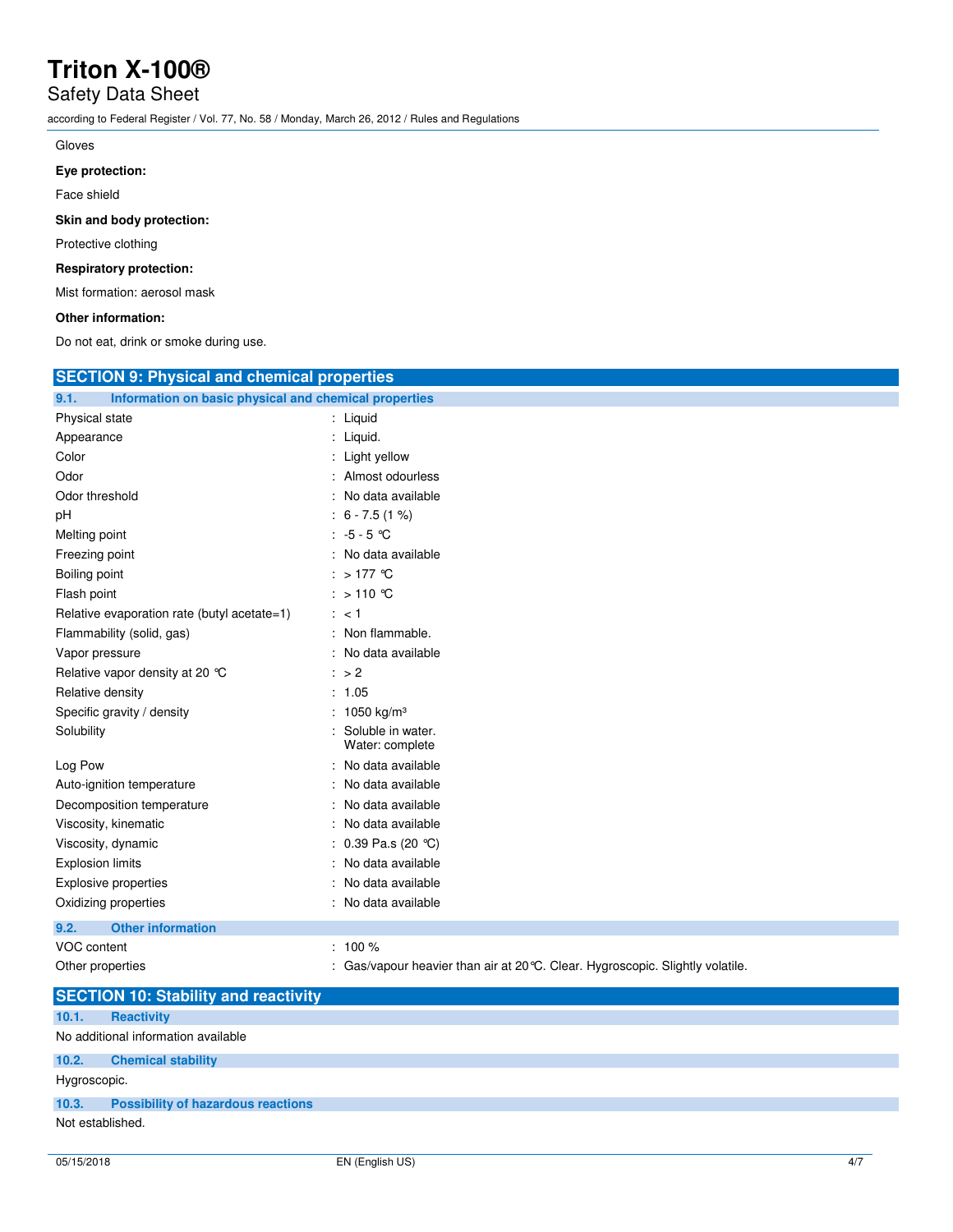## Safety Data Sheet

according to Federal Register / Vol. 77, No. 58 / Monday, March 26, 2012 / Rules and Regulations

| 10.4.<br><b>Conditions to avoid</b>                     |                                                                                                                                                |
|---------------------------------------------------------|------------------------------------------------------------------------------------------------------------------------------------------------|
| Direct sunlight. Extremely high or low temperatures.    |                                                                                                                                                |
| 10.5.<br><b>Incompatible materials</b>                  |                                                                                                                                                |
| Strong oxidizers. Strong bases. Strong reducing agents. |                                                                                                                                                |
| 10.6.<br><b>Hazardous decomposition products</b>        |                                                                                                                                                |
| Carbon monoxide, Carbon dioxide.                        |                                                                                                                                                |
| <b>SECTION 11: Toxicological information</b>            |                                                                                                                                                |
| 11.1.<br>Information on toxicological effects           |                                                                                                                                                |
|                                                         |                                                                                                                                                |
| Likely routes of exposure                               | : Inhalation; Skin and eye contact                                                                                                             |
| Acute toxicity                                          | : Not classified                                                                                                                               |
| Triton X-100 <sup>®</sup> (9036-19-5)                   |                                                                                                                                                |
| LD50 oral rat                                           | 4190 mg/kg (Rat)                                                                                                                               |
| LD50 dermal rabbit                                      | $>$ 3000 mg/kg (Rabbit)                                                                                                                        |
| ATE US (oral)                                           | 4190 mg/kg body weight                                                                                                                         |
| Skin corrosion/irritation                               | : Causes skin irritation.                                                                                                                      |
|                                                         | pH: 6 - 7.5 (1 %)                                                                                                                              |
| Serious eye damage/irritation                           | : Causes serious eye irritation.                                                                                                               |
|                                                         | pH: 6 - 7.5 (1 %)                                                                                                                              |
| Respiratory or skin sensitization                       | Not classified                                                                                                                                 |
| Germ cell mutagenicity                                  | : Not classified                                                                                                                               |
| Carcinogenicity                                         | : Not classified                                                                                                                               |
| Reproductive toxicity                                   | : Not classified                                                                                                                               |
| Specific target organ toxicity - single exposure        | : Not classified                                                                                                                               |
| Specific target organ toxicity – repeated<br>exposure   | : Not classified                                                                                                                               |
| Aspiration hazard                                       | : Not classified                                                                                                                               |
| Potential Adverse human health effects and<br>symptoms  | : Based on available data, the classification criteria are not met.                                                                            |
| Symptoms/effects after inhalation                       | : ON CONTINUOUS EXPOSURE/CONTACT: Dry/sore throat. Coughing. Irritation of the<br>respiratory tract. Irritation of the nasal mucous membranes. |
| Symptoms/effects after skin contact                     | Tingling/irritation of the skin.                                                                                                               |
| Symptoms/effects after eye contact                      | : Irritation of the eye tissue. ON CONTINUOUS EXPOSURE/CONTACT: Inflammation/damage<br>of the eye tissue.                                      |
| Symptoms/effects after ingestion                        | : Gastrointestinal complaints.                                                                                                                 |
| <b>SECTION 12: Ecological information</b>               |                                                                                                                                                |
| 12.1.<br><b>Toxicity</b>                                |                                                                                                                                                |
| Ecology - general                                       | : Not classified as dangerous for the environment according to the criteria of Regulation (EC) No<br>1272/2008.                                |

Ecology - air **in the oxone layer (Regulation (EC)** No 1005/2009). Cology - air in the ozone layer (Regulation (EC) No 1005/2009). Ecology - water  $\blacksquare$ : Mild water pollutant (surface water). Insufficient data available on ecotoxicity.

| 12.2.                                 | <b>Persistence and degradability</b>  |                                               |
|---------------------------------------|---------------------------------------|-----------------------------------------------|
|                                       | Triton X-100 <sup>®</sup> (9036-19-5) |                                               |
|                                       | Persistence and degradability         | Biodegradability in water: no data available. |
| 12.3.                                 | <b>Bioaccumulative potential</b>      |                                               |
| Triton X-100 <sup>®</sup> (9036-19-5) |                                       |                                               |
|                                       | Bioaccumulative potential             | No bioaccumulation data available.            |
| 12.4.                                 | <b>Mobility in soil</b>               |                                               |

No additional information available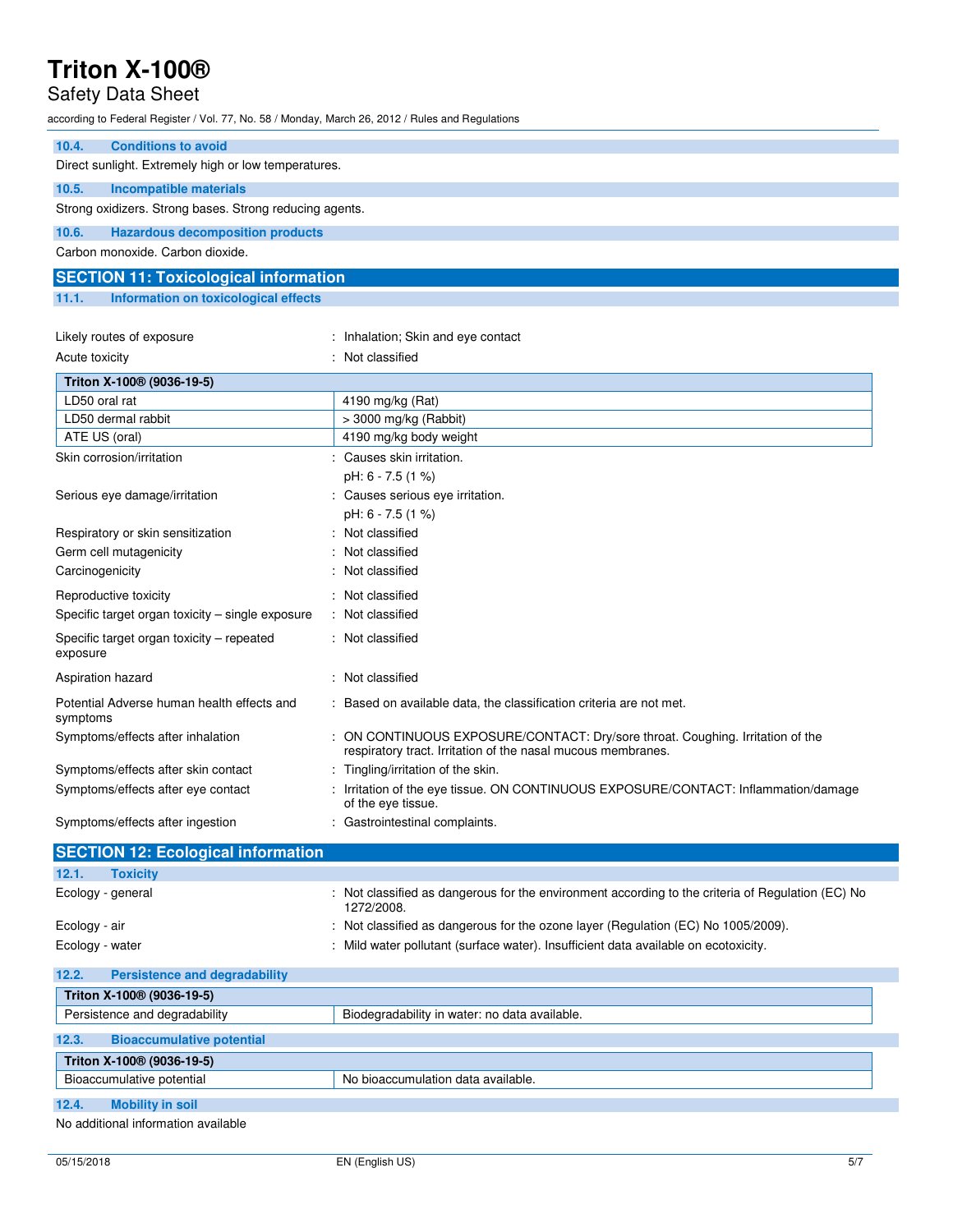Safety Data Sheet

according to Federal Register / Vol. 77, No. 58 / Monday, March 26, 2012 / Rules and Regulations

#### **12.5. Other adverse effects**

| Other information                          | : Avoid release to the environment.                                                                                                                                                                                                                                                                                                                                                                                                                                                                                                                                                                                                              |
|--------------------------------------------|--------------------------------------------------------------------------------------------------------------------------------------------------------------------------------------------------------------------------------------------------------------------------------------------------------------------------------------------------------------------------------------------------------------------------------------------------------------------------------------------------------------------------------------------------------------------------------------------------------------------------------------------------|
| <b>SECTION 13: Disposal considerations</b> |                                                                                                                                                                                                                                                                                                                                                                                                                                                                                                                                                                                                                                                  |
| 13.1.<br><b>Disposal methods</b>           |                                                                                                                                                                                                                                                                                                                                                                                                                                                                                                                                                                                                                                                  |
| Waste disposal recommendations             | : Remove waste in accordance with local and/or national regulations. Hazardous waste shall not<br>be mixed together with other waste. Different types of hazardous waste shall not be mixed<br>together if this may entail a risk of pollution or create problems for the further management of<br>the waste. Hazardous waste shall be managed responsibly. All entities that store, transport or<br>handle hazardous waste shall take the necessary measures to prevent risks of pollution or<br>damage to people or animals. Remove to an authorized incinerator equipped with an<br>afterburner and a flue gas scrubber with energy recovery. |
| Additional information                     | : Hazardous waste according to Directive 2008/98/EC, as amended by Regulation (EU) No<br>1357/2014 and Regulation (EU) No 2017/997.                                                                                                                                                                                                                                                                                                                                                                                                                                                                                                              |
| Ecology - waste materials                  | : Avoid release to the environment.                                                                                                                                                                                                                                                                                                                                                                                                                                                                                                                                                                                                              |
| <b>CECTION 14. Transport information</b>   |                                                                                                                                                                                                                                                                                                                                                                                                                                                                                                                                                                                                                                                  |

### **SECTION 14: Transport information**

**Department of Transportation (DOT)**  In accordance with DOT Not regulated

### **SECTION 15: Regulatory information**

| 15.1. US Federal regulations                                              |                                                                                                                                                                                                                                                   |  |
|---------------------------------------------------------------------------|---------------------------------------------------------------------------------------------------------------------------------------------------------------------------------------------------------------------------------------------------|--|
| Triton X-100 <sup>®</sup> (9036-19-5)                                     |                                                                                                                                                                                                                                                   |  |
| Listed on the United States TSCA (Toxic Substances Control Act) inventory |                                                                                                                                                                                                                                                   |  |
| EPA TSCA Regulatory Flag                                                  | XU - XU - indicates a substance exempt from reporting under Chemical<br>Data Reporting Rule (formerly the Inventory Update Reporting Rule), i.e,<br>Partial Updating of the TSCA Inventory Data Base Production and Site<br>Reports (40 CFR 711). |  |

All components of this product are listed, or excluded from listing, on the United States Environmental Protection Agency Toxic Substances Control Act (TSCA) inventory

#### **15.2. International regulations**

**CANADA** 

No additional information available

### **EU-Regulations**

No additional information available

### **National regulations**

No additional information available

#### **15.3. US State regulations**

 California Proposition 65 - This product does not contain any substances known to the state of California to cause cancer, developmental and/or reproductive harm

| <b>SECTION 16: Other information</b>    |                               |  |
|-----------------------------------------|-------------------------------|--|
| Revision date                           | : 05/15/2018                  |  |
| Other information                       | : None.                       |  |
| Full text of H-phrases: see section 16: |                               |  |
| H315                                    | Causes skin irritation        |  |
| H319                                    | Causes serious eye irritation |  |